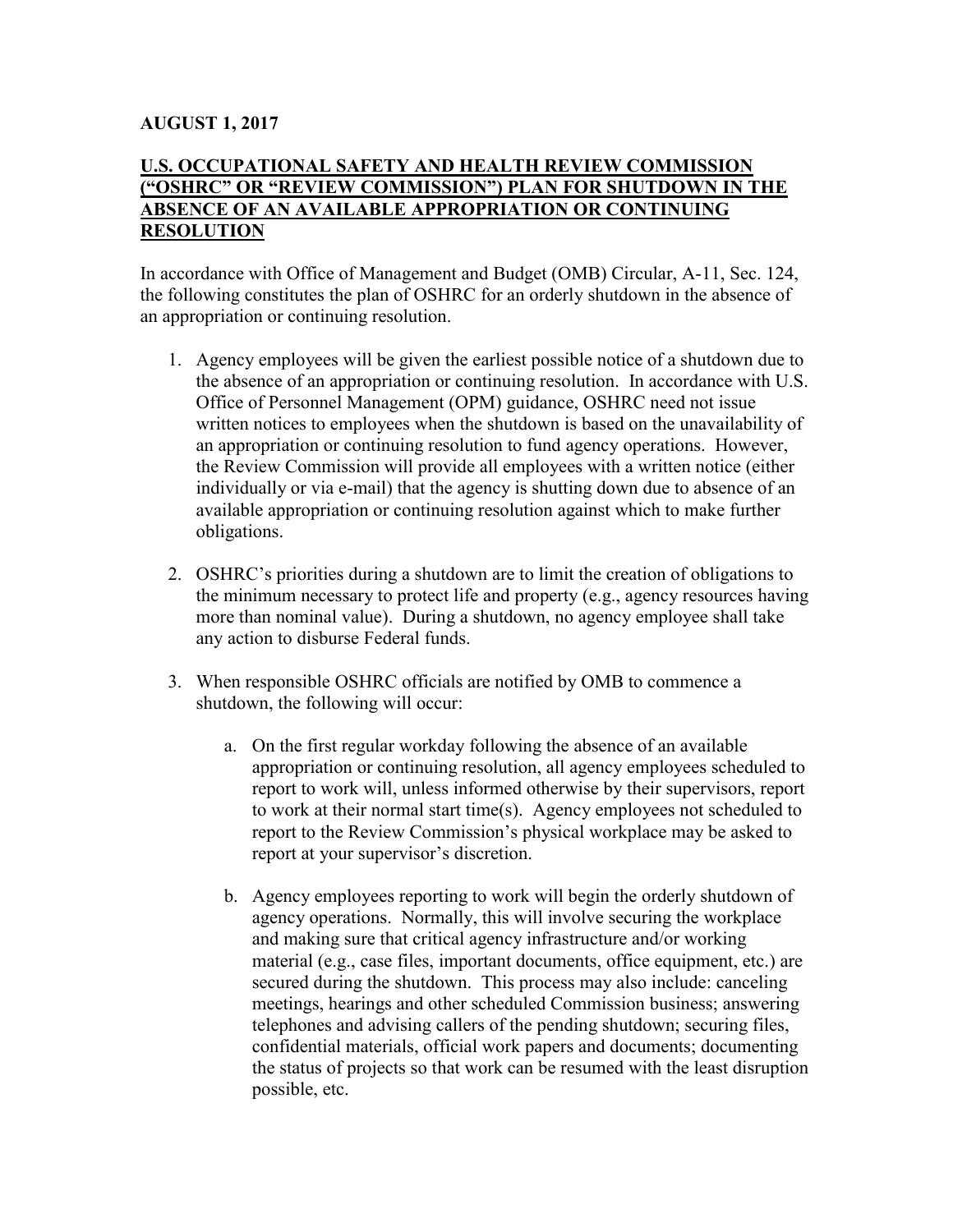- c. Employees on temporary assignments away from their normal duty stations at the time of an appropriation lapse should make arrangements to return home sooner than planned. For travel planned at the onset of the appropriation lapse, the Review Commission should make a determination of reasonableness and practicality based on the length of the assignment compared to the anticipated length of the lapse, so as to minimize the burdens of having to reschedule.
- d. Unless a Review Commission employee is designated by the Chairman or his/her designee as excepted, they should not, following the cessation of their orderly shutdown procedure, conduct any further agency business, whether on a "voluntary basis" or otherwise.
- e. Contractor personnel: All contractor personnel serving the agency under either a time-and-material or labor hour contract shall be notified that they should cease work until further notice.
- 4. Use of agency information technology (IT) systems, communications systems, or other resources during period of a shutdown: No agency employee shall use Review Commission IT, communications systems or other resources during the period of a shutdown unless they are designated as an excepted employee. Nonessential IT usage is prohibited.
- 5. The Review Commission's plan for an orderly shutdown also includes the following:
	- a. Time to complete the shutdown. Normally, unless directed and approved by a supervisor, all shutdown activities should be completed as quickly as possible, in a period not to exceed four (4) hours (one half-day). Agency employees will record the time expended on shutdown activities to the nearest fifteen (15) minutes.
	- b. Number of employees expected to be on-board before implementation of the plan. The National Office of the Review Commission is located in Washington, D.C. There are currently forty (40) employees at this location. There is one regional office located in Atlanta, GA which currently has seven employees. There is another regional office located in Denver, CO which currently has seven employees. The total number of Review Commission employees is currently fifty four (54).
	- c. Total number of excepted employees to be retained under this plan to protect life and/or property.